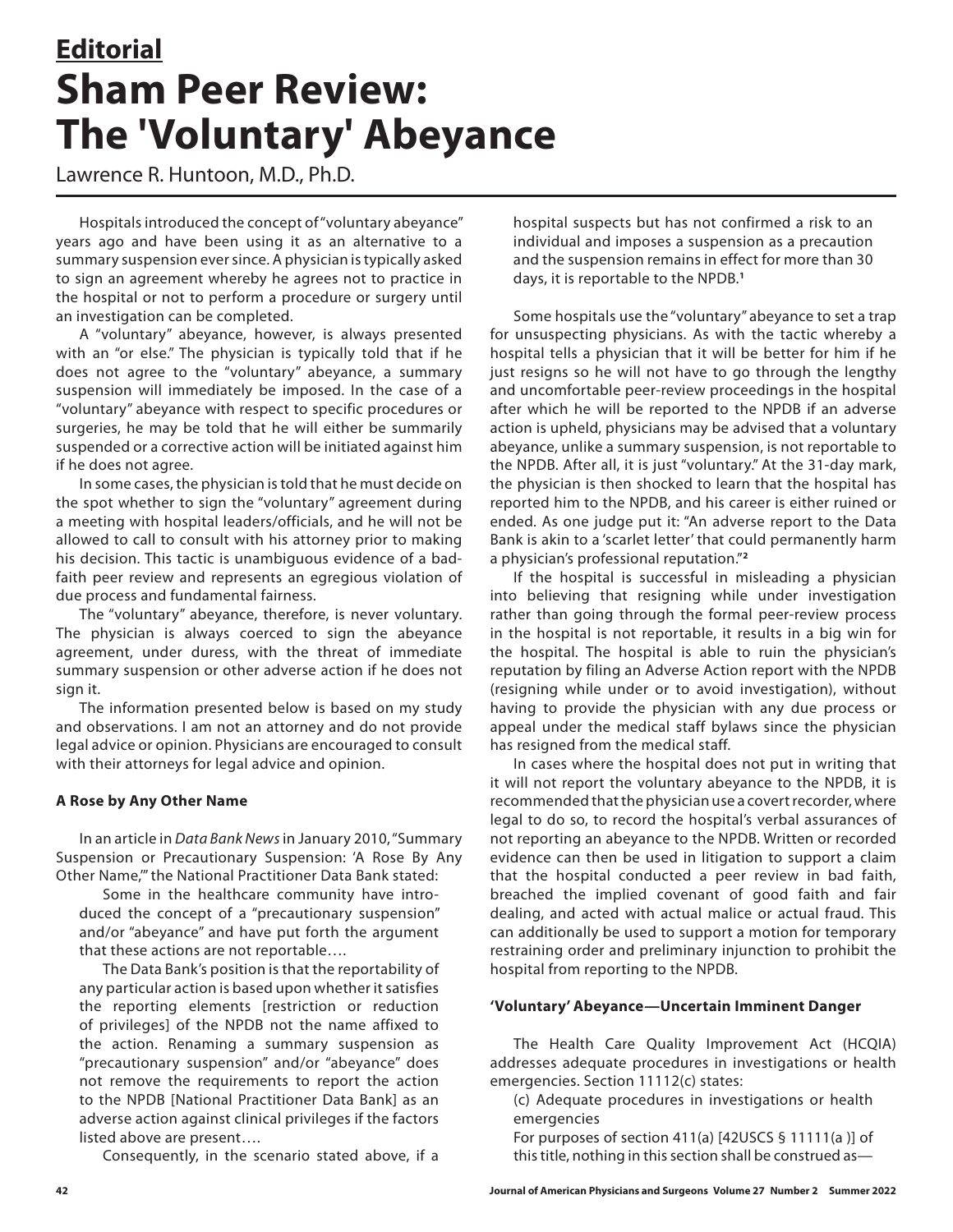(1) requiring the procedures referred to in subsection (a)(3) of this section—

(A) where there is no adverse professional review action taken, or

(B) in the case of a suspension or restriction of clinical privileges, for a period of not longer than 14 days, during which an investigation is being conducted to determine the need for a professional review action; or (2) precluding an immediate suspension or restriction of clinical privileges, subject to subsequent notice and hearing or other adequate procedures, where the failure to take such an action may result in an imminent danger to the health of any individual.

Hospitals have the burden of putting forth sufficient evidence to show that the 11112(c)(2) exception, imminent danger, for summary suspension applies.**<sup>3</sup>** As noted in the *Lo v. Provena Covenant Medical Center* case, "Of course, the danger to patients must be genuine and imminent. Otherwise, the summary suspension would be arbitrary and capricious…. The summary suspension must be an informed decision…."**<sup>4</sup>**

Moreover, a summary suspension/voluntary abeyance cannot be based on a subjective belief or concern that the physician may pose a risk of imminent danger to patients if such action is not taken. Like the objective test that applies to the HCQIA reasonableness standards (Sec. 11112(a)1- 4),**5-11** an objective test also applies to the imminent danger standard.**<sup>12</sup>** Certain fundamental principles of due process apply. As the Court stated in the *Kiester v. Humana Hospital Alaska, Inc.*, case:

However, basic principles of due process of law require that criteria established for granting or denying privileges not be vague and ambiguous, and that as established, they be applied objectively. See *Williams v. Kleaveland*, 534 F. Supp. 912, 917 (W.D. Mich. 1981) (holding that rules established by hospitals to regulate the conduct of doctors must be capable of objective application); *Miller v. Eisenhower Medical Ctr.*, 27 Cal. 3d 614, 614 P.2d 258, 265, 166 Cal. Rptr. 826 (Cal. 1980) (finding that rules governing the admission of physicians cannot stand if the standard is unreasonably susceptible of arbitrary or discriminatory application); *Martino v. Concord Community Hosp. Dist.*, 233 Cal. App. 2d 51, 43 Cal. Rptr. 255, 260 (Cal. App. 1965) (stating a hospital must set up standards which are clear, not vague, ambiguous or uncertain); *Wyatt v. Tahoe Forest Hosp.*, 174 Cal. App. 2d 709, 345 P.2d 93, 97 (Cal. Dist. App. 1959) (noting that the standard set up was so vague and uncertain "that admission to the staff can depend on the whim and caprice of the directors").**<sup>13</sup>**

A summary suspension/voluntary abeyance must be based on objective evidence that the physician poses a realistic, recognizable threat to patient safety, which requires immediate action by the hospital.**<sup>14</sup>** The finding of imminent danger by a professional review body must also be based on documented contemporaneous evidence of imminent danger to patients, not on a speculative possibility, nor based on post hoc rationalization.**<sup>14</sup>**

HCQIA did not create freestanding immunity for summary

suspension/voluntary abeyance. A summary suspension/ voluntary abeyance is subject to reasonableness standards 1 and 2 and partially to 4 (42 U.S.C. Sec. 11112(a)). There must be an objectively reasonable belief that the action was in the furtherance of quality healthcare; there must be an objectively reasonable effort to obtain the facts of the matter (which includes getting the physician's side of the story); and there must be an objectively reasonable belief that the action was warranted based on the facts known at the time, after an objectively reasonable effort was made to obtain the facts of the matter. The presumption that a hospital met the reasonableness standards of HCQIA can be rebutted by a preponderance of the evidence—42 U.S.C. §11112(a)(4).

When a hospital implements a summary suspension or coerces a voluntary abeyance prior to providing an opportunity for the physician to explain his care or rebut the charges, they are failing to make an objectively reasonable effort to obtain the facts of the matter (42 U.S.C. §11112(a) (2)). This should result in loss of immunity for the hospital under HCQIA.

As the 2010 *Data Bank News* article indicates, hospitals often reserve the term "voluntary abeyance" "where an investigation has not yet established whether a restriction on privileges is necessary or not…. In these instances, the hospital suspects, but has not confirmed, a risk to individuals and imposes the suspension or abeyance as a precaution."**<sup>1</sup>** Therefore, the existence of imminent danger is often in question and not yet established by objective facts.

### **Voluntary Abeyance and Violation of Medical Staff Bylaws**

Hospitals that conduct sham peer reviews often view a voluntary abeyance as an opportunity and excuse to deprive the accused physician of due process and fundamental fairness that the physician would otherwise be entitled to for a summary suspension under the medical staff bylaws. They argue that the physician has no due process rights under the bylaws specifically for a "voluntary" abeyance.

Medical staff bylaws typically provide that a physician whose privileges have been suspended has the right to meet with the Medical Executive Committee (MEC) within 14 days of the suspension. This requirement, which is found in HCQIA (42 U.S.C. §11112(c)(1)(B)), exists to give the accused physician an opportunity to tell his side of the story and explain his care (as required under HCQIA §11112(a)(2)), and it allows the MEC to decide, based on objective facts, whether to continue or terminate the suspension/abeyance before it reaches the 31-day mark of reportability.

When hospitals fail to provide the physician with an opportunity to explain his care and rebut the accusations made against him within 14 days following a voluntary abeyance, they are blatantly violating their own medical staff bylaws.

The 2010 *Data Bank News* article clearly indicates that a voluntary abeyance is to be treated exactly the same as a summary suspension. Medical staff bylaws by legal necessity mirror HCQIA requirements. Section 11112(c)(1)(B) of HCQIA states in part: "in the case of a suspension or *restriction*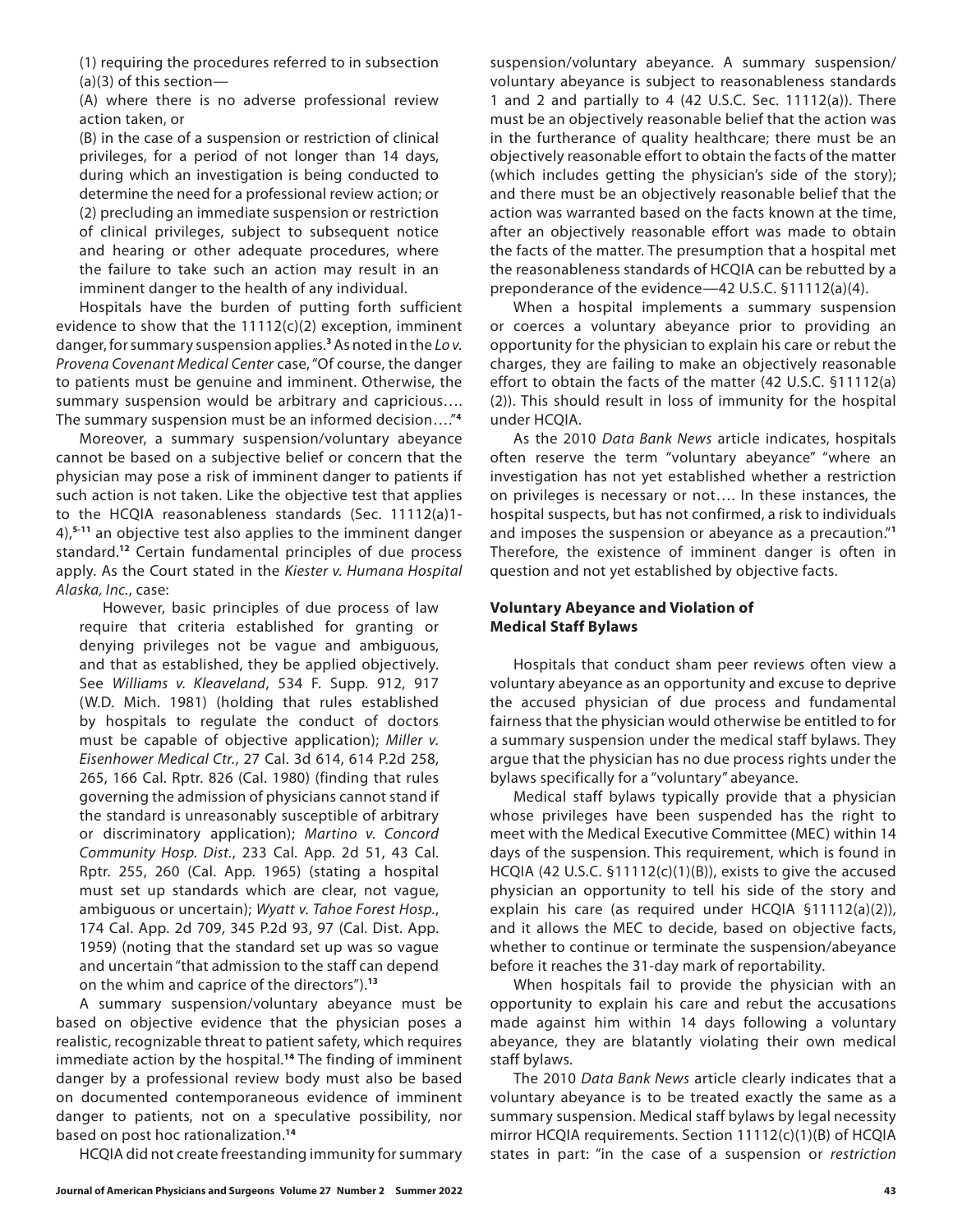of clinical privileges…" (emphasis added). A voluntary abeyance is unquestionably a restriction of clinical privileges. Therefore, a physician who has been coerced to sign a "voluntary" abeyance agreement is entitled to the same due process protections under the bylaws as a physician who has been subject to a summary suspension.

## **Some FPPEs May Pose a Risk to a Physician Similar to a Voluntary Abeyance**

In 2007, The Joint Commission introduced two new terms—the Ongoing Professional Practice Evaluation (OPPE) and the Focused Professional Practice Evaluation (FPPE) as tools to help hospitals make privileging decisions.**<sup>15</sup>** The Joint Commission provided the following explanation:

• **OPPE** is a screening tool to evaluate all practitioners who have been granted privileges and to identify those clinicians who might be delivering an unacceptable quality of care. It is important to emphasize that OPPE is not designed to identify clinicians who are delivering good or excellent care. Therefore, the criteria used for OPPE may also identify some clinicians who have no quality of care issues (i.e., identifications of situations that turn out to be false positives). As with all screening tests, a positive finding must be followed up with a more specific diagnostic test, one that should have high specificity for poor care.

FPPE is the follow up process to determine the validity of any positives (whether true of false) found through OPPE. This process is applied only to the small number of clinicians who were identified by OPPE.

Since the outcome of the FPPE is so important, the review, decision and follow-up process developed by the hospital—usually at the department level—must be objective and capable of accurately determining when a clinician's performance is falling below an acceptable norm. To accomplish this goal, it is important that a thorough and thoughtful process be developed by each department with substantial input from peers.

Essentially, the "Joint Commission terminology for peer review is Focused Professional Practice Evaluation (FPPE)" (John Herringer, Associate Director, Standards Interpretation Group, The Joint Commission, personal communication, 2011).

An FPPE, however, does not always arise from an OPPE. Some hospitals use an FPPE to address a specific complaint lodged by someone against a specific physician. In practice, the FPPE often functions like a Star Chamber proceeding. A committee meets behind closed doors, reviews information related to a specific complaint against a physician, determines whether the physician is "guilty" or not, and administers "punishment" to the accused physician, all without asking the physician for his side of the story. Not only is the accused physician not given an opportunity to explain his care or rebut the charges, but there is typically no appeal to the "verdict" and "punishment" mandated by the "Star Chamber" committee. Physicians may be asked to "voluntarily" sign an

FPPE decree, implicitly agreeing to the terms. Typically, no alternative to the FPPE is offered to the physician. In some cases, some hospitals use successive FPPE requirements as a form of harassment against the targeted physician.

FPPEs that require only monitoring of charts, or that require the physician to take certain coursework, are not reportable to the NPDB. However, FPPEs that restrict or reduce clinical privileges in some manner are reportable to the NPDB if they are in place for more than 30 days. One example is an FPPE that requires proctoring when a proctor must be present in order for the physician to exercise his clinical privileges. This is explained in the National Practitioner Data Bank Guidebook as follows:

#### **Proctors**

If, as a result of a professional review action related to professional competence or conduct, a proctor is required in order for a physician or dentist to proceed in freely exercising clinical privileges, and the period lasts longer than 30 days, the action must be reported to the NPDB. In other words, if, for a period lasting more than 30 days, the physician or dentist cannot perform certain procedures without proctor approval or without the proctor being present and watching the physician or dentist, the action constitutes a restriction of clinical privileges and must be reported. However, if the proctor is not required to be present for or approve the procedures (for example, if the proctoring consists of the proctor reviewing the physician's or dentist's records or procedures after they occur), the action is not considered a restriction of clinical privileges and should not be reported to the NPDB.**<sup>16</sup>**

Hospitals may not be familiar with all the intricacies concerning NPDB reportability in the NPDB Guidebook, especially those pertaining to FPPEs that pose a restriction of clinical practice. In some cases, the hospital may advise the physician, in writing, that the FPPE resulting in a restriction of clinical privileges is not reportable to the NPDB. In those situations, a judgment must be made as to whether the hospital is conducting a good-faith or bad-faith peer review. If the physician believes that the FPPE is being administered in good faith, then the risk of being reported to the NPDB may be minimal. If instead, the physician believes the hospital is conducting the FPPE in bad faith, then at least the physician has it in writing that the hospital deliberately misled him about the reportability of the action if the hospital subsequently files a report with the Data Bank. Also, it is important to remember that an NPDB investigation for failure to report a reportable action is a complaint-driven process in which neither the hospital nor affected physician has any incentive to complain.

#### **Leave of Absence**

In some cases, the physician's attorney may be able to negotiate a leave of absence (not related to professional competence or conduct) as an alternative to a summary suspension/ voluntary abeyance or to an FPPE requiring real-time proctoring. A leave of absence may entail taking